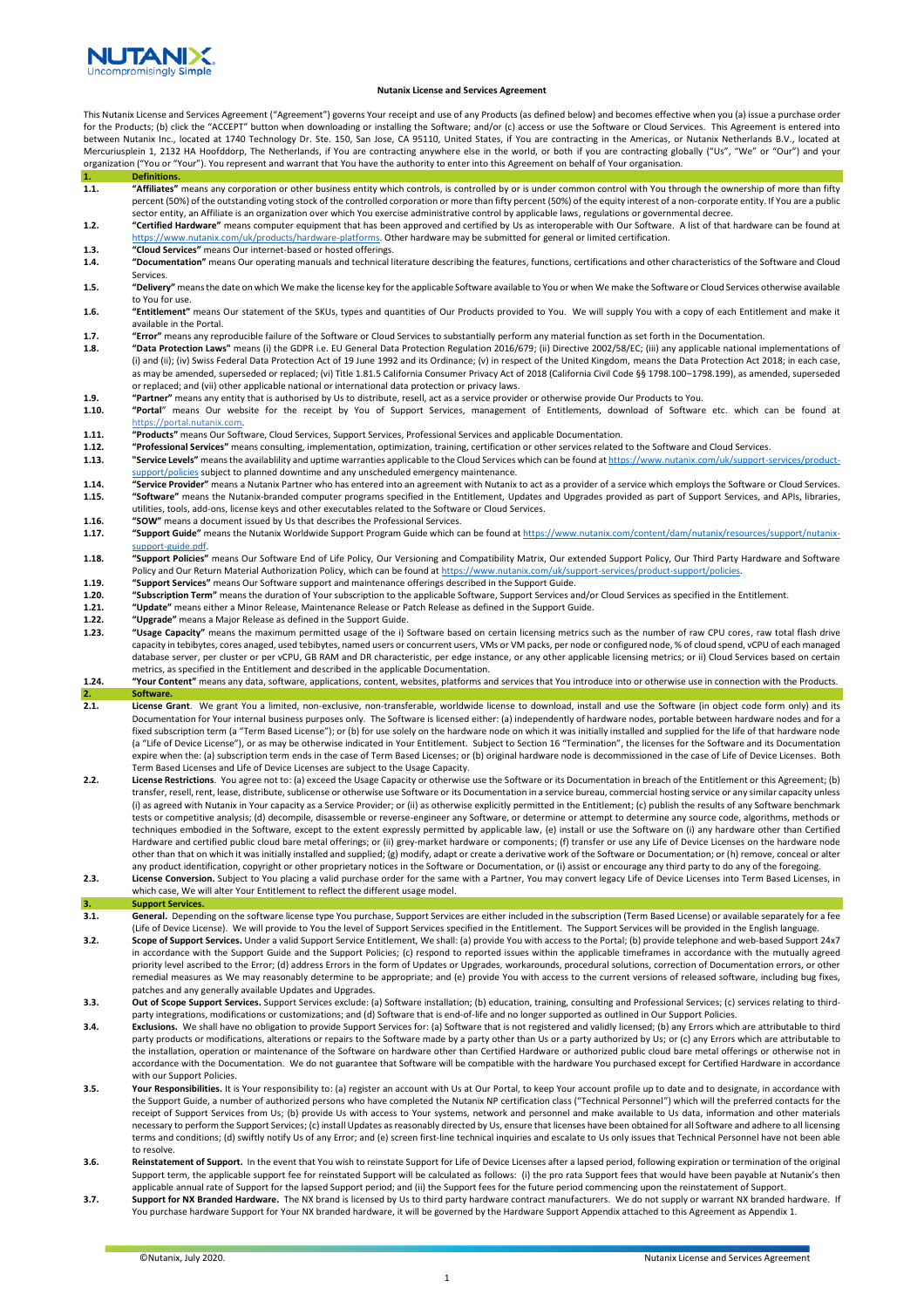

#### **4. Professional Services.**

You have the option to purchase Professional Services which We will deliver in accordance with the terms of this Agreement and as specified in the Entitlement and an SOW. We do not do any custom development work. You shall provide Us with any equipment, software, information, timely decisions, directions and facilities necessary for Us to perform the Professional Services. You grant Us a non-exclusive, worldwide, royalty-free license to use Your intellectual property solely for the purpose of performing the Professional Services. We grant You a license to use any deliverables provided as part of the Professional Services on the terms specified in Section 2 above. Any prepaid Professional Services must be used within twelve (12) months from the purchase date, after which they will automatically expire. All associated fees are non-refundable. Prepaid services are referred to as "FlexCredits" in the Entitlement or other Documentation.

- **5. Cloud Services**<br>**5.1. General.** If yo General. If you purchase Cloud Services, We will make the Cloud Services available to You during the Subscription Term in accordance with the terms of this Agreement, the applicable Entitlement and Documentation.
- **5.2. Service Levels.** The Service Levels will apply to the Cloud Services. If we fail to meet these Service Levels, Your sole and exclusive remedy will be the service credits specified therein.
- **5.3. Access Right and Right to Use.** Subject to the terms of this Agreement, We grant You a limited, non-exclusive, non-transferable and revocable right to (a) access and use the Cloud Services and its Documentation for Your internal business purposes only in accordance with this Agreement and the Entitlement for the Usage Capacity and subscription term only; and (b) use any applicable Software made available to You in connection with the Cloud Services and in accordance with the Documentation on the terms specified in Section 2 above.
- **5.4. Usage Restrictions.** Except as expressly permitted by this Agreement, You will not and have no rights to: (a) use the Cloud Services in excess of the Usage Capacity or otherwise in breach of the Entitlement or this Agreement, (b) use the Cloud Services, the APIs or the Software for service bureau or managed service purposes, or otherwise com exploit the Cloud Services unless (i) as agreed with Nutanix in Your capacity as a Service Provider; or (ii) as otherwise explicitly permitted in the Entitlement, (c) publicly communicate, transform, or sublicense the Cloud Services or otherwise assign any rights to the Cloud Services in whole or in part to any third party unless explicitly permitted in the Entitlement, (d) decompile, disassemble or reverse-engineer or determine or attempt to determine any source code, algorithms, methods or techniques embodied in the Cloud Services, the APIs or the Software, except to the extent expressly permitted by applicable law, (e) access or use disabled functions, (f) publish the results of any Cloud Services benchmark tests or competitive analysis without our prior written consent, (g) modify, adapt or create a derivative work based on the Cloud Services, (h) use the Cloud Services for any illegal or fraudulent purposes (i) circumvent any security features; (j) use the Cloud Services in any way that poses security threats or otherwise introduces security or performance vulnerabilities into the Cloud Services, or (i) assist or encourage any third party to do any of the foregoing.
- **5.5. Security and Protection of Your Content.** If the Cloud Services include the transmission and processing of Your Content by Us, then We will maintain administrative, physical and technical safeguards to protect the security, confidentiality and integrity of Your Content as specified in the Documentation. You are responsible for using and configuring the Cloud Services in such a manner that it will provide an appropriate level of security and protection from unauthorised access to Your Content.
- **5.6. License to use Your Content.** By making Your Content available, You grant Us a worldwide, royalty free, non-exclusive license to use Your Content solely to provide the Cloud Services to You.
- **5.7. Your Obligations.** You are solely responsible to ensure that the use of the Cloud Services and the use of Your Content by its Users is in compliance with this Agreement and all applicable laws. You represent and warrant that Your use of Your Content in connection with Your Products will not violate any third-party rights or Your obligations to any third party.
- **5.8. Transmission of Your Content.** If the applicable Cloud Services involves the transmission of Your Content, including to a third-party platform, then You are responsible for the transmission of and the and security of Your Content to and from the Cloud Services.
- **5.9. Acceptable Use.** You shall not use the Cloud Services to: (a) transmit or store any content that may pose threats or otherwise engage in any conduct that may disrupt the operation of the Cloud Services or interfere with any third-party; (b) manage specifically regulated data, including, but not limited to data subject to the Health Insurance<br>Portability and Accountability Act, Basel II, Gr defamatory activity; (d) violate any laws or third-party rights, including any intellectual property rights, personal data and privacy rights; or (e) conduct, directly or indirectly, any activities associated with cryptocurrency mining or similar endeavours.
- **5.10. Temporary Suspension.** We may temporarily suspend Your rights to access the Cloud Services if You use the Cloud Services outside the scope of this Section 5. **6. Proprietary Rights.**
- **6.1. Our Products.** We and our licensors own all worldwide right, title and interest in the Products including all related including copyrights, trademarks, service marks, patents, trade secrets, know-how, moral rights and all other proprietary rights, including registrations, applications, renewals and extensions of such rights existing anywhere in the world, whether registered or unregistered ("Intellectual Property Rights"). The Products are Our valuable trade secrets and constitute Our confidential information. Except for the rights explicitly granted to You in this Agreement, all right, title and interest in the Products are reserved and retained by Us, Our affiliates, and/or Our licensors. You do not acquire any intellectual property or other rights in the Products as a result of downloading, installing, accessing or using the Products except as specified in this Agreement.
- **6.2. Your Content**. You or Your licensors shall own all right, title and interest in and to all of Your Content and You shall have sole responsibility for the legality, reliability, integrity, accuracy and quality of all Your Content.

**7. Warranties and Disclaimer.** 

- **7.1. Software Warranty.** We warrant to You that for a period of ninety (90) days from the date of first Delivery of the Software ("Software Warranty Period"), the Software will perform the functions described in the Documentation when used in accordance with that Documentation. The Software is not warranted to be Error free. In the event of a breach of this warranty that is reported to Us during the Software Warranty Period, We shall at Our election either (i) repair or replace the Software so that it conforms to the foregoing warranty or (b) terminate the license with respect to the non-conforming Software and refund the license fees paid by You for the non-conforming Software. This warranty excludes defects resulting from accidents, abuse, unauthorized repair, modifications, misapplication, or use of the Software in a manner that is inconsistent with the Documentation. If You use the Software in excess of the Usage Capacity or the scope of this Agreement, this warranty becomes void. We warrant, that at Delivery, the Software contains no known virus, malware, spyware, trojan horse or other disabling code.
- **7.2. Support Services Warranty.** We warrant to You that for the duration of the Support term, Support Services will be performed with industry standard care and skill and in a professional and workmanlike manner. Should You believe that Support Services have not been performed in accordance with this warranty, You must provide Us with a reasonably detailed written notice within thirty (30) days of occurrence of the nonconformance. We will reperform any nonconfirming Support Services.
- **7.3. Professional Services Warranty.** We warrant to You that Professional Services will be provided in a professional and workmanlike manner in accordance with good industry practice. Your sole and exclusive remedy for a breach of this warranty is reperformance of the Professional Services or at our discretion a refund of the fees paid by You, provided that You notify Us of any non-conformity within thirty (30) days of the provision of the non-conforming Professional Services. A breach of one SOW shall not amount to a breach under any other SOW.
- **7.4. Cloud Services Warranty.** We warrant that the Cloud Services will perform substantially in accordance with the Documentation during the Subscription Term. We do not warrant that the Cloud Services will be uninterrupted or Error free. This warranty shall not apply to the extent of any non-conformance which is (i) caused by use of the Cloud Services contrary to the Documentation or instructions, or modification or alteration of the Cloud Services by any party other than Us or Our duly authorised contractors or agents; or (ii) due to Your Content. If the Cloud Services do not conform with the this warranty, We will, at Our expense, use all reasonable commercial endeavours to correct any such non-conformance promptly. Subject to Section 7.2 above, if a correction of such non-conformance is not possible, then We will terminate the Cloud Services and refund any prepaid subscription fees for the affected Cloud Service covering the remainder of the applicable Subscription Term after the date You notified Us of any nonconformance.
- **7.5. Disclaimer.** TO THE EXTENT PERMITTED BY APPLICABLE LAWS, THE WARRANTIES IN THIS SECTION 7 ARE YOUR SOLE AND EXCLUSIVE WARRANTY AND REMEDY. EXCEPT FOR THE WARRANTY SPECIFICALLY DESCRIBED ABOVE, ALL PRODUCTS ARE PROVIDED "AS-IS" AND ALL OTHER WARRANTIES INCLUDING BUT NOT LIMITED TO THE IMPLIED WARRANTIES OF MERCHANTABILITY, ACCEPTABLE QUALITY, TITLE, FITNESS FOR A PARTICULAR PURPOSE AND NON-INFRINGEMENT ARE EXPRESSLY DISCLAIMED.
- **8. Indemnificat**<br>**8.1. Indemnificat 8.1. Indemnification by Us.** Subject to the limitations in this Section 8, we will (a) defend and indemnify You against any third-party claim alleging that the Products infringe or misappropriate a third-party intellectual property right; and (b) pay any settlement amount or the damages and losses finally awarded against You by a court of competent jurisdiction as a result of the claim.
- **8.2. Exclusion.** We have no obligation to indemnify You and accept no responsibility or liability for any third party infringement claims arising out of: (a) any use of the Products in a manner that is not permitted under this Agreement or the applicable Documentation; (b) any modification of the Products by anyone other than Us, except a third party acting on Our behalf; (c) the combination or use of the Products, as applicable, with any other product, service, software, data, content or method; (d) Your continued use of Products that are no longer supported by Us; or (e) any failure by You to implement Updates or Upgrades provided under Support ("Excluded Claims").
- **8.3. Indemnification Claims.** If an infringement claim is made or appears likely to be made, We may, at our own expense and discretion, do any of the following: (a) modify the Products so that it is no longer infringing without substantially limiting its functionality; (b) obtain a license for you to continue to use the Products; or (c) terminate this Agreement and refund the fees paid for the infringing Products. For Term Based Licenses, associated Support Services or Cloud Services, the refund will be calculated on a straightline amortisation basis over the subscription term. For Life of Device Licenses and associated Support Services, the refund will be calculated on a straightline amortization basis over five (5) years. For Professional Services, the refund will be the total fees for those services.
- 8.4. **Indemnification by You.** You will defend and indemnify Us against any claim brought against Us by a third party arising out of or relating to any Excluded Claim or Your Content including any third-party claim alleging that any of Your Content infringes or misappropriates that third-party intellectual property or violates Your obligations to any third party and You agree to pay any settlement amount, or the damages and losses finally awarded against Us by a court of competent jurisdiction as a result of the claim.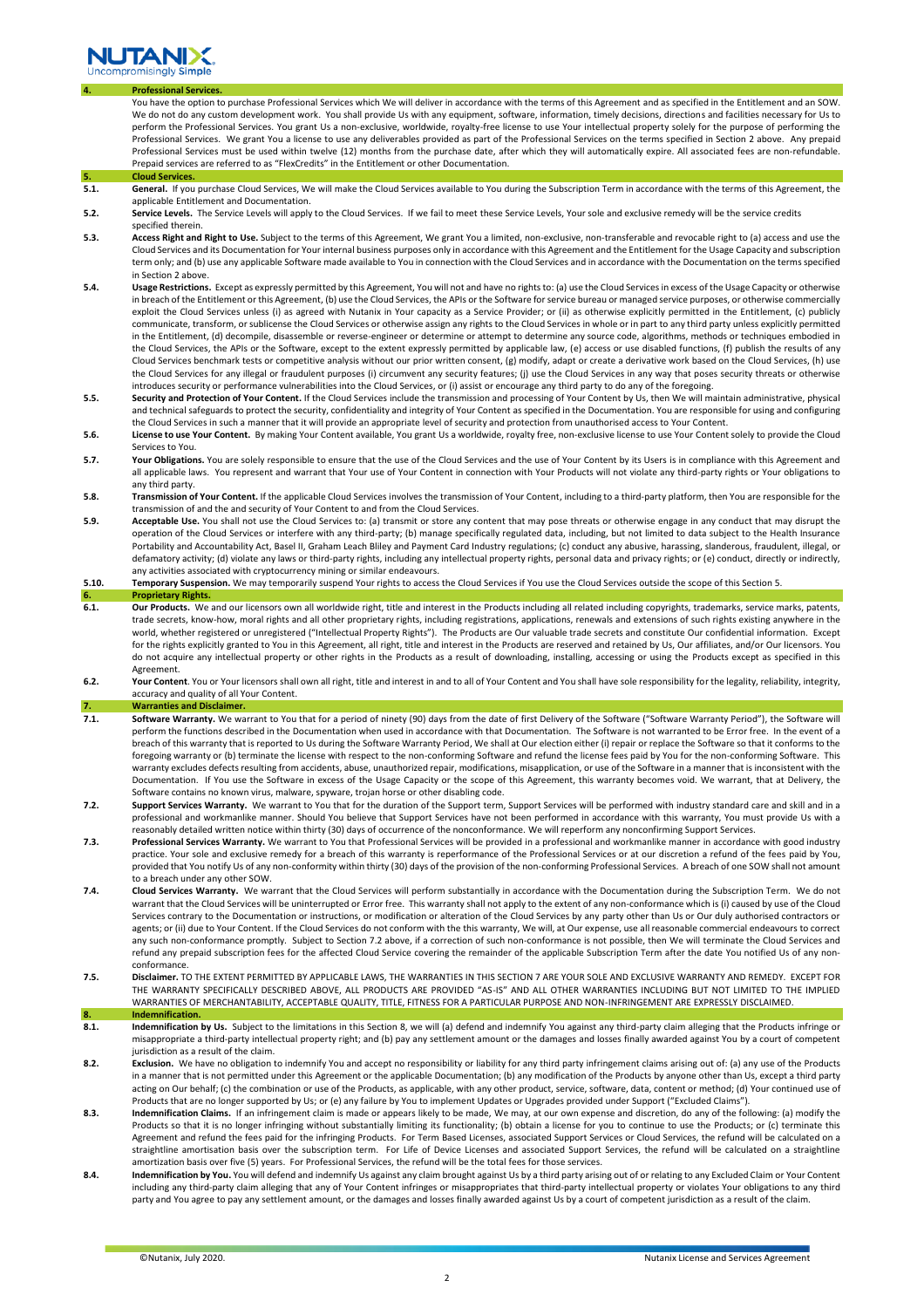# **JUTAND**

- 8.5. Process. Each party's defense and indemnity obligations in this Section 8 will apply only if the party seeking defense or indemnity: (a) gives the other party prompt written notice of the claim; (b) permits the other party to control the defense and settlement of the claim; and (c) reasonably cooperates with the other party in the defense and settlement of the claim. In no event will a party agree to any settlement of any claim that involves any admission of wrong doing or acceptance of a material obligation by the other party without the prior written consent of the other party.
- **8.6. Entire liability and remedies.** The remedies in this Section 8 represent Our entire liability and obligation and Your sole and exclusive remedy with respect to third-party intellectual property rights infringement claims related to the Products.

## **9. Limitation of Liability**<br>**9.1. Liability Exclusions.** R

- Liability Exclusions. Regardless of the basis of the claim or theory of liability, neither You nor Us will be liable for: (a) any special, indirect, incidental, consequential, or punitive damages, (b) damages arising from the loss of use, loss or corruption of data, lost profits, lost revenue, business interruption or cost of procuring substitute Products, or (c) unavailability of the Cloud Services.
- **9.2. Damages Cap.** Neither Your nor Our aggregate liability shall exceed the greater of five hundred thousand United States dollars (US\$ 500,000) or the amount received by Us for the applicable Products in the twelve (12) months prior to the event giving rise to this liability.
- **9.3. Exceptions.** Sections 9.1 and 9.2 do not apply to usage in excess of an Entitlement, a breach of our intellectual property rights, an indemnification claim under Section 8, a breach of the confidentiality obligations set forth in Section 10, in case of gross negligence, willful misconduct, fraud, personal injury, or to any liability pursuant to an applicable legislation that does not permit to limit or exclude any liability.

## 10. **Confidential Information**<br>10.1. **Confidential Information**

- **10.1. Confidential Information.** Confidential Information means any non-public information disclosed by one party to the other party in connection with this Agreement and any information that is marked "confidential" or "proprietary" at the time of disclosure; if disclosed orally or visually, is designated "confidential" or "proprietary" at the time of disclosure or would be deemed to be confidential or proprietary to a reasonable recipient. Confidential Information includes copies of such information, but excludes information that: (a) is or becomes a part of the public domain through no action or omission of the receiving party ("Recipient"); (b) was in the receiving party's lawful possession prior to the disclosure and had not been obtained by the receiving party from the disclosing party ("Discloser"); (c) is lawfully disclosed to the receiving party by a third-party without restriction on the disclosure; or (d) is independently developed by the receiving party. Subject to applicable law, the Software, pricing information and Services Data are confidential information.
- **10.2. Treatment.** Confidential Information shall remain the property of the Discloser. Each Party shall have the right to use the other's Confidential Information solely for the purpose of fulfilling its obligations under this Agreement. Each party agrees: (a) to hold the other party's Confidential Information in confidence for a period of three (3) years from the date of disclosure; and (b) to disclose the other party's Confidential Information only to those employees or agents on a need to know basis provided that they are<br>required to protect such Confidential Information Confidential Information from unauthorized use, access or disclosure in the same manner as it protects its own confidential or proprietary information of a similar nature, and in any event with at least a reasonable degree of care. Recipient may disclose the other party's Confidential Information to the extent that such disclosure is required pursuant to a judicial or administrative proceeding, provided that, prior to such disclosure, Recipient gives Discloser prompt written notice thereof and the opportunity to seek a protective order or other legal remedies.
- **10.3. Return or Destruction.** Upon termination of this Agreement or Discloser's written request, all Confidential Information (including all copies thereof) of Discloser shall be returned or destroyed and provide written certification of this destruction, unless Recipient is required to retain such information by law, and the receiving party shall certify its compliance with this Section 10.3.
- **10.4. Injunctive Relief.** Recipient agrees that, due to the unique nature of the Confidential Information, the unauthorised disclosure or use of the Confidential Information may cause irreparable harm to the disclosing party, the extent of which will be difficult to ascertain and for which there will be no adequate remedy at law. Accordingly, Recipient agrees that Discloser, in addition to any other available remedies, will have the right to an immediate injunction and other equitable relief enjoining any breach or threatened breach of this section 10, without the necessity of posting any security. Recipient will notify Discloser in writing immediately upon the receiving party becoming aware of any breach or threatened breach.

## **11. Data Privacy.**

- Services Data. We shall have the right to use Your data for billing, account management, Support and product development provided that We will process such data in accordance with applicable Data Protection Laws. Our data privacy statement can be found at https://www.nutanix.com/uk/trust/privacy
- **11.2. Data Processing.** If We process any personal data on Your behalf when performing Our obligations under this Agreement, subject to applicable Data Protection Laws, You are the controller and We are the processor. Any such processing activities are subject to Our Data Processing Agreement ("DPA") which is available on request.
- **12. Compliance. 12.1. Compliance with Documentation.** You agree that You will comply with all instructions and requirements in any Product specification sheets, user guides, security best practices and policies, and other documentation that We provide or make available to You in connection with the use of the Products.
- **12.2. Compliance with Anti-Corruption Laws.** We and You shall comply with all applicable laws and regulations including but not limited to those relating to anti-corruption or anti-bribery e.g. the U.S. Foreign Corrupt Practices Act, as amended, the U.K. Bribery Act and legislation implementing the OECD Convention on Combating Bribery of Foreign Public Officials in International Business Transactions.
- **12.3. Export Control.** The Products are subject to export restriction in the U.S. and other jurisdictions. You are responsible to fully comply with all applicable export laws and regulations that apply to the download, installation and use of the Products in Your jurisdiction. You represent and warrant that You are not subject to sanctions or otherwise designated on any list of prohibited or restricted parties, or owned or controlled by such a party, including but not limited to the lists maintained by the United Nations Security Council, the U.S. Government (e.g., the U.S. Department of Treasury's Specially Designated Nationals list and Foreign Sanctions Evaders list, and the U.S. Department of Commerce's Entity List), the European Union or its member states, or other applicable government authority.
- **12.4. US Government Restrictions.** You acknowledge that the Products were developed entirely at private expense and no part of the Products were first produced in the context of a government contract. The Products are provided to the U.S. Government as "commercial items," "commercial computer software," "commercial computer software documentation," and "technical data" with the same rights and restrictions generally applicable to the Products. If You are using the Products on behalf of the U.S. Government and these terms fail to meet the U.S. Government's needs or are inconsistent in any respect with federal law, You will immediately discontinue Your use of the Products. The terms "commercial item" "commercial computer software," "commercial computer software documentation," and "technical data" are defined in the Federal Acquisition Regulation and the Defense Federal Acquisition Regulation Supplement.

- **13. Term and Termination.**<br>**13.1. Term.** This Agreemen. **13.1. Term.** This Agreement will remain effective until terminated in accordance with Section 13.2.<br>**13.2. Termination.** Either party has the right to suspend or terminate this Agreement upon writte
- **13.2. Termination.** Either party has the right to suspend or terminate this Agreement upon written notice to the other party if the other party: (a) is in default of any material obligation and the default has not been cured within thirty (30) days of receipt of written notice specifying the default; or (b) becomes insolvent, makes a general assignment for the benefit of creditors, suffers or permits the appointment of a receiver for its business or assets, becomes subject to any proceeding under any bankruptcy or insolvency law domestic or foreign, or has been liquidated.
- **13.3. Effect of Termination or Expiration of Entitlement.** Upon any termination of this Agreement or the expiration of any Entitlement issued hereunder, the rights and licenses granted to You will automatically terminate, and You agree to immediately cease using the Products, return or destroy all copies of the Products, Documentation and other Confidential Information in Your possession and certify to Us in writing completion of the return or destruction. Upon termination We will have no obligation to refund any fees or other amount received from You during the Term and You shall be required to pay immediately all outstanding amounts. All Software license fees and fees paid or owed for any Services rendered or expenses incurred as of the date of Termination are non-cancellable, non-contingent and non-refundable.
- **13.4. Return of Your Content.** If the applicable Cloud Services involves the transmission of Your Content, then You may retrieve and remove Your Content in accordance with the Documentation. We shall have no obligation to provide Your Content thirty (30) days following the Termination Date. **14. Authorised Partners.**

The terms of the agreement between You and a Partner for the procurement of the Products applies solely between You and that Partner.

**15. Governing Law and Jurisdiction.** 

**15.1.** Governing Law and Jurisdiction. This Agreement and any dispute or claim arising out of or in connection with it or its subject matter or formation shall be governed and construed in accordance with the laws and under the exclusive jurisdiction of the competent courts as follows:

| You are domiciled in                                      | Nutanix contracting entity | Governing law                                            | Courts with exclusive jurisdiction               |
|-----------------------------------------------------------|----------------------------|----------------------------------------------------------|--------------------------------------------------|
| The Americas                                              | Nutanix Inc.               | State of California and controlling United<br>States law | Federal or state courts located in San Francisco |
| France                                                    | Nutanix Netherlands B.V.   | French law                                               | Paris                                            |
| Germany                                                   | Nutanix Netherlands B.V.   | German law                                               | Munich                                           |
| United Kingdom                                            | Nutanix Netherlands B.V.   | English law                                              | <b>England and Wales</b>                         |
| Australia, New Zealand,<br>Hong Kong, Korea and<br>Taiwan | Nutanix Netherlands B.V.   | State of New South Wales                                 | Sydney                                           |
| Japan                                                     | Nutanix Netherlands B.V.   | Japan                                                    | District Court of Tokyo                          |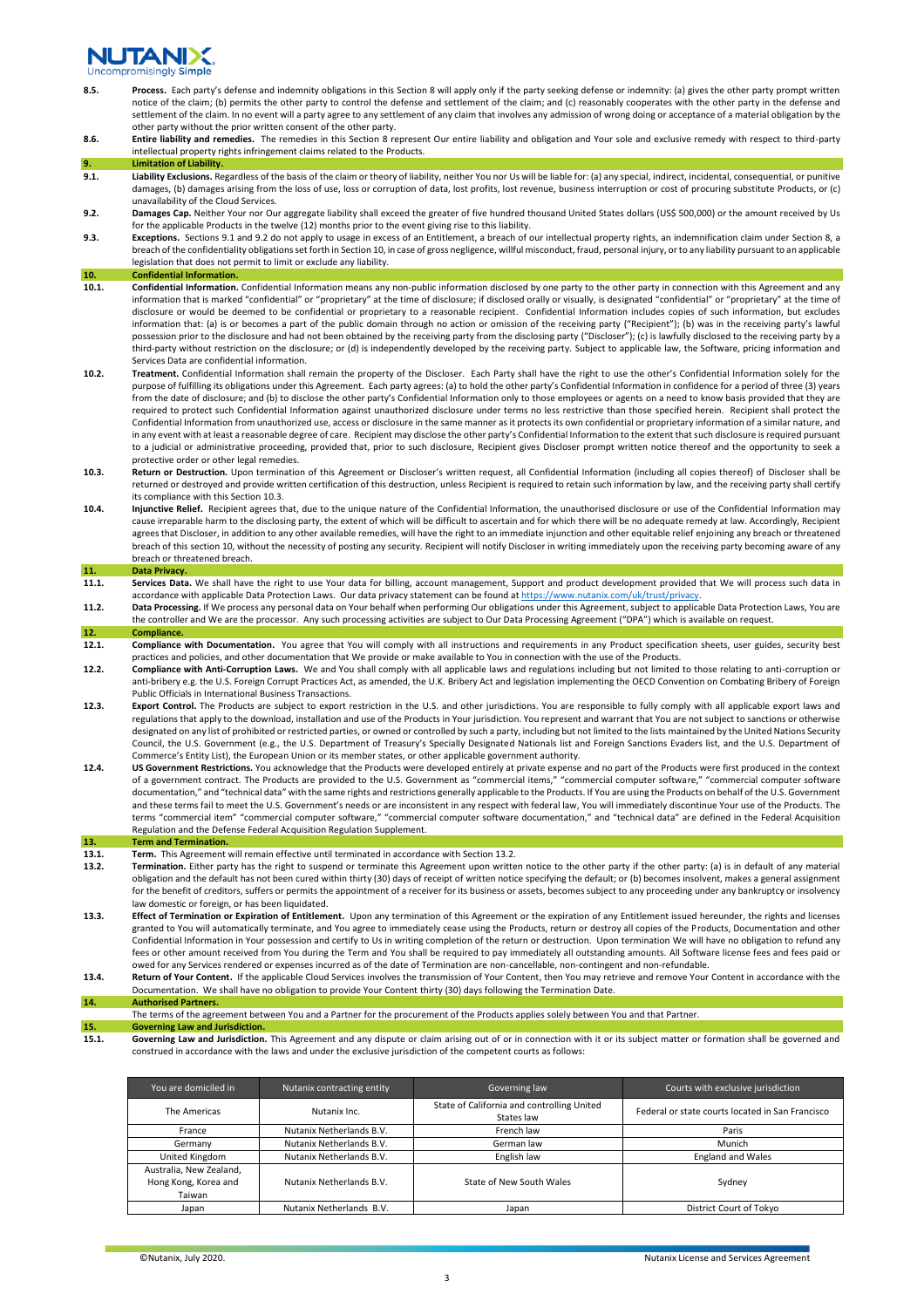

|  | Malaysia, Philippines,<br>Singapore and Thailand | Nutanix Netherlands B.V. | Singapore       | Singapore      |
|--|--------------------------------------------------|--------------------------|-----------------|----------------|
|  | China                                            | Nutanix Netherlands B.V. | China           | CIETAC Beiiing |
|  | Any other country                                | Nutanix Netherlands B.V. | The Netherlands | Amsterdam      |

### **15.2. Exclusion.** The United Nations Convention on Contracts for the International Sale of Goods shall not apply to this Agreement.

**Certification and Audit** 

You agree to maintain accurate records as necessary to verify Your compliance with this Agreement. Upon Our request, no more than once every twelve (12) months, You agree to furnish Us with a written certification signed by one Your authorised representatives verifying that the Products are being used in accordance with this Agreement and the Entitlement. We or Our independent third-party accountant may examine and audit Your books and records relating to this Agreement and Your access, use, and deployment of the Products to the extent necessary to verify Your compliance with this Agreement and the Entitlement. Any audit will be conducted during regular business hours at Your facilities, will not unreasonably interfere with Your business and will comply with Your reasonable security procedures. If an audit reveals that You have exceeded the Usage Capacity, Usage Limits, other licensing metrics or the scope of Your license granted during the period audited, additional fees for Your excess usage are payable net thirty (30) days.

- **17. 17.1.**
- **17.1. Affiliates and Contractors.** You may permit Your Affiliates and/or any contractor acting on Your behalf to use the Products within the Usage Capacity as specified in the Entitlement provided that they comply with the terms of this Agreement. You will be jointly and severally liable for any breach of this Agreement by any of the foregoing users.
- **17.2. Assignment.** You may not assign this Agreement or any rights that We have given You under it unless We provide written consent, which We shall not unreasonably withhold. Either party can assign this Agreement to a successor in interest in the context of a change of control.
- **17.3. Third-Party and Open Source Software.** The Products may contain components of copyrighted third-party software or open source software. Third party and open source software that is delivered as part of the Software is included in the warranty, support and indemnification provisions applicable to the Software provided it is not removed or used separately from the Software. Your internal use of open source software included in the Products without modification and in compliance with this Agreement will not<br>result in the imposition of "copyleft" obligations w
- **17.4. No Third-Party Beneficiaries.** This Agreement does not confer any rights on any person or party other than the parties to this Agreement except as set forth in Section 1.3., 2, 3, and 9.
- **17.5. Relationship of the Parties.** We perform Support Services as an independent contractor, and not as an employee, agent, joint venturer or partner of You, and neither You or We have the authority to bind the other by contract or otherwise.
- **17.6.** Waiver. Failure to enforce any provision of this Agreement will not constitute a waiver. Any waiver must be in writing and signed by the waiving party.<br>**17.7.** Subcontractors. We may use subcontractors, but We shal
- **17.7. Subcontractors.** We may use subcontractors, but We shall remain liable to You for all of Our obligations under this Agreement.<br>**17.8. Force Majeure.** We will not be liable for performance delays during the perfo
- Force Majeure. We will not be liable for performance delays during the performance of Support Services or Professional Services or for nonperformance, due to causes beyond Our reasonable control.
- **17.9.** Severability. If any provision in this Agreement is found to be unenforceable by a court of competent jurisdiction, the remainder of this Agreement will remain in full force and effect.
- **17.10. Notices.** Our notice address is: Nutanix, Inc., 1740 Technology Drive, Suite 150, San Jose, CA 95110, Attn: Chief Legal Officer.
- 17.11. **Survivial.** Sections 2.2, 5.4, 6, 8, 9, 10, 12, 16 and 17.9 shall survive the expiration or termination of this Agreement.<br>**17.12. Entire Agreement.** This Agreement. together with any additional terms incorporate
- **17.12. Entire Agreement.** This Agreement, together with any additional terms incorporated by reference, including the Entitlement and the Appendices hereto, constitute the complete and exclusive understanding and agreement between You and Us and supersedes any written or oral prior or contemporaneous agreements, communications and understandings. Any terms and conditions contained or referenced by either party in a quote, purchase order, acceptance, invoice or any similar document purporting to modify the terms and conditions contained in this Agreement will be disregarded and have no effect unless otherwise expressly agreed to by You and Us.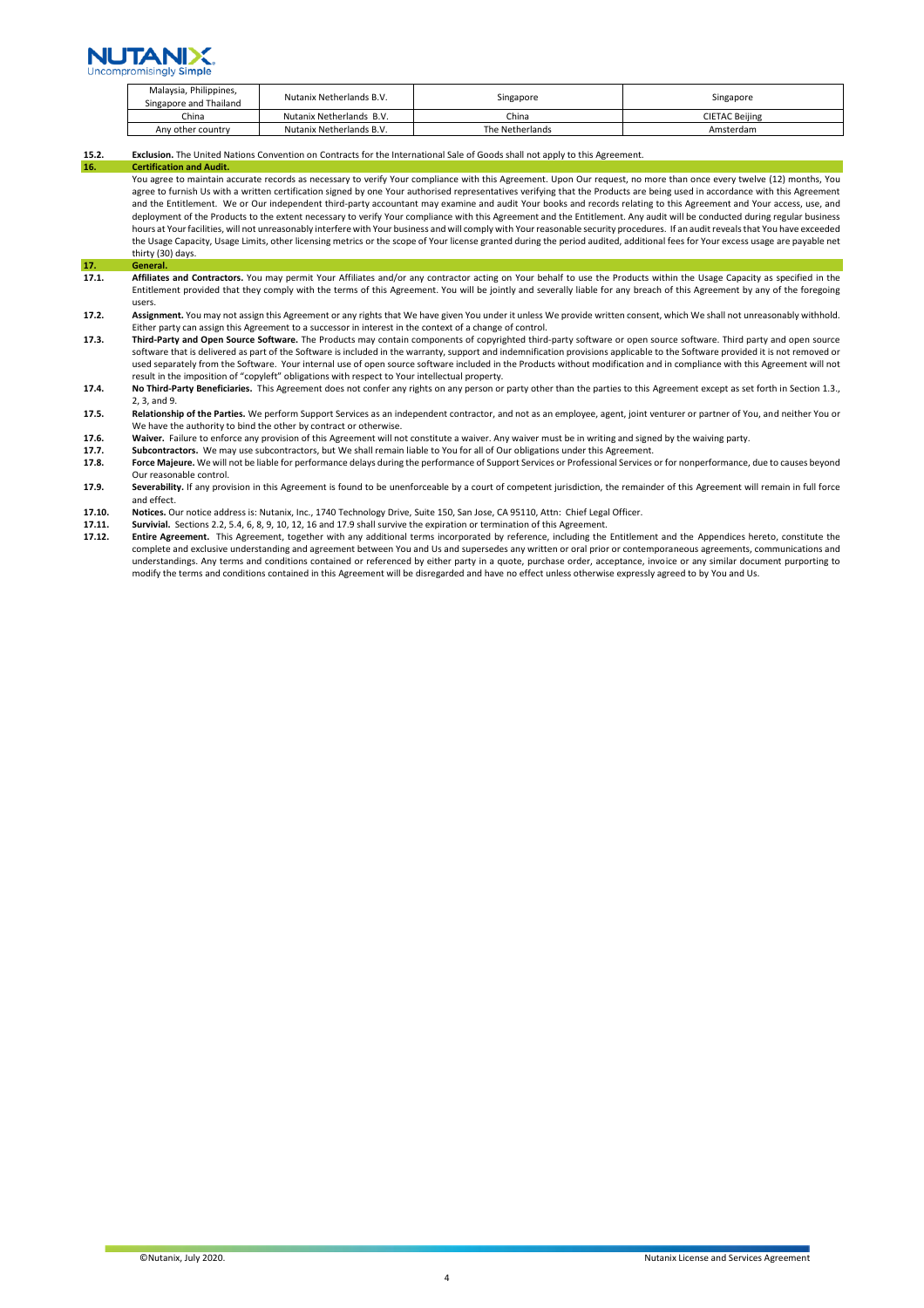

- Appendix 1: Hardware Support for NX Branded Hardware<br>1. S<mark>cope of Hardware Support Services.</mark> We will only provide Hardware Support for NX branded hardware ("Hardware") under a valid Entitlement. If We determine that replacement parts are required for Hardware Support, then We will replace any failed part with a functional equivalent that will have equal or higher specifications. Replacement parts may be new or refurbished, at Our option. All defective parts must be returned following Nutanix's return material authorization ("RMA") policy which can be found a[t https://www.nutanix.com/uk/support-services/product-support/policies.](https://www.nutanix.com/uk/support-services/product-support/policies) If You have purchased the Nutanix non-return disk option, all defective parts except the relevant disks must be returned following the Nutanix RMA policy. If You do not follow Nutanix's RMA policy, Nutanix may invoice You through its Partners the full cost of the replacement part(s). Returned and defective parts become Our property.
- **2. Exclusions.** We shall have no obligation to provide Support Services for Hardware (a) that has been mishandled, altered or damaged due to willful or negligent acts or<br>omissions or force majeure, or operation of the Har party other than Us or a party authorized by Us; (c) that was subjected to fire suppression discharge or a power failure; that was subjected to abnormal physical or electrical stress, abnormal environmental conditions or environmental and storage conditions (including temperature and/or humidity ranges) which are not in accordance with the documentation accompanying the Hardware; or (d) that has installed Software which is subject to Nutanix's Software End of Life Policies which can be found at [https://www.nutanix.com/uk/support-services/product-support/policies.](https://www.nutanix.com/uk/support-services/product-support/policies)